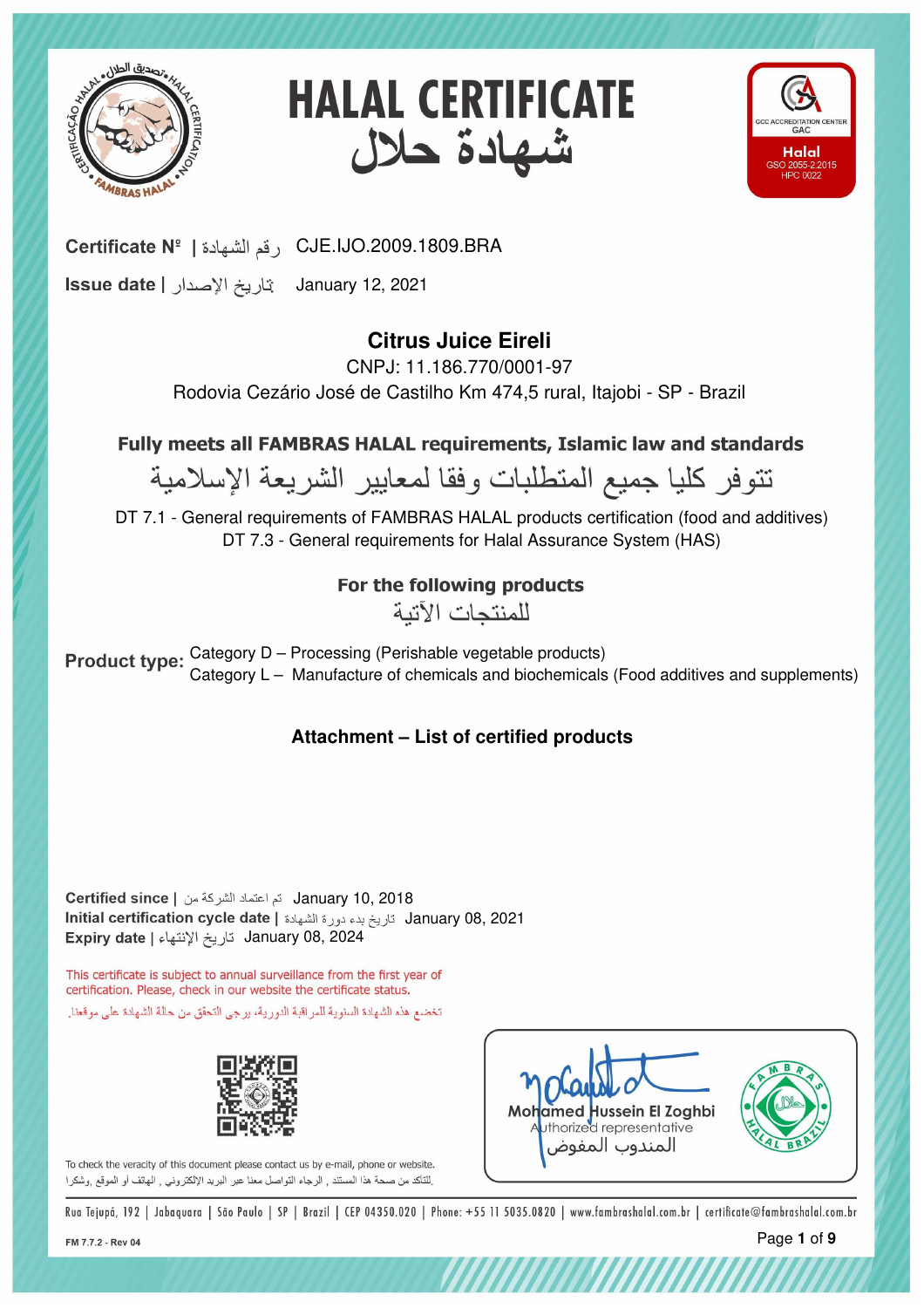





January 12, 2021

#### **Attachment – List of certified products:**

| $N^{\circ}$             | <b>Product Name</b>                                                  | Code             | <b>Product Brand</b> |
|-------------------------|----------------------------------------------------------------------|------------------|----------------------|
|                         | Frozen Concentrated Orange Juice (Pulp 8,0% a 12,0%)                 | CJ01             |                      |
| $\overline{2}$          | Frozen Concentrated Lemon Juice 400GPL                               | CJ03             |                      |
|                         | (Polp 9,0% to 25,0%)                                                 |                  |                      |
| 3                       | D' Limonene Orange                                                   | CJ04             |                      |
| $\overline{\mathbf{4}}$ | D' Limonene Lime                                                     | CJ05             |                      |
| 5                       | D' Limonene Lemon                                                    | CJ06             |                      |
| 6                       | Cold Pressed Orange Oil                                              | CJ07             |                      |
| $\overline{7}$          | <b>Cold Pressed Lime Oil</b>                                         | CJ08             |                      |
| 8                       | Cold Pressed lemon Oil                                               | CJ09             |                      |
| $9\,$                   | Orange Oil Phase Essence                                             | CJ10             |                      |
| 10                      | Lime Oil Phase Essence                                               | CJ11             |                      |
| 11                      | Lemon Oil Phase Essence                                              | CJ12             | Citrus Juice         |
| 12                      | Frozen Clarified Concentrated Orange Juice                           | CJ16             |                      |
| 13                      | Frozen Clarified Concentrated Lime Juice GPL400                      | CJ <sub>17</sub> |                      |
| 14                      | Frozen Clarified Concentrated Lemon Juice GPL400                     | CJ <sub>18</sub> |                      |
| 15                      | Frozen Concentrated Lemon Juice GPL500 without<br>sedimentation      | <b>CJ20</b>      |                      |
| 16                      | Frozen Clarified Concentrated Lemon Juice GPL550                     | <b>CJ21</b>      |                      |
| 17                      | Frozen Concentrated Lemon Juice 400GPL                               | <b>CJ24</b>      |                      |
|                         | (Pulp 4,0% a 6,0%)                                                   |                  |                      |
| 18                      | Lemon Concentrate, 48° Brix, 400 GPL, Clarified                      | CJ <sub>26</sub> |                      |
| 19                      | Frozen Concentrated Orange Juice with Preservative                   | CJ <sub>29</sub> |                      |
| 20                      | Frozen Clarified Concentrated Lemon Juice Preserved<br><b>GPL400</b> | <b>CJ30</b>      |                      |

January 08, 2024 January 10, 2018 January 08, 2021

This certificate is subject to annual surveillance from the first year of certification. Please, check in our website the certificate status.

تخضع هذه الشهادة السنوية للمراقبة الدورية، يرجى التحقق من حالة الشهادة على موقعنا.







,,,,,,,,,,,,,,,,,,,,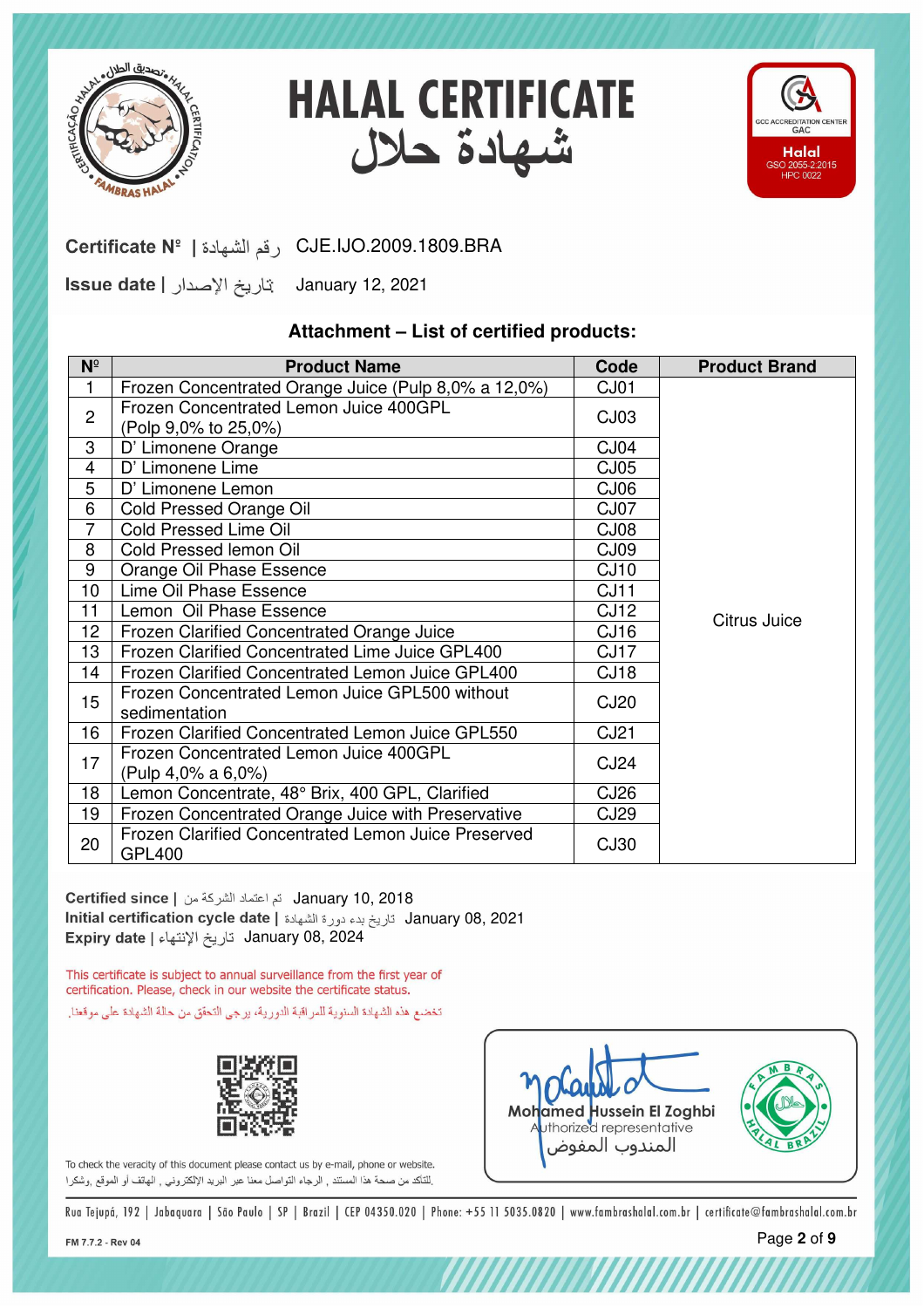





January 12, 2021

#### **Attachment – List of certified products:**

| $N^{\circ}$ | <b>Product Name</b>                                                 | Code        | <b>Product Brand</b> |
|-------------|---------------------------------------------------------------------|-------------|----------------------|
| 21          | <b>Clarified Concentrated Lemon Juice Preservative</b>              | CJ31        |                      |
| 22          | Frozen Clarified Concentrated Lemon Juice GPL500                    | CJ32        |                      |
| 23          | Frozen Clarified Concentrated Lime Juice GPL500                     | CJ33        |                      |
| 24          | Dry Peel Orange                                                     | CJ34        |                      |
| 25          | Dry Peel Lime                                                       | CJ35        |                      |
| 26          | Dry Peel Lemon                                                      | CJ36        |                      |
| 27          | Frozen Concentrated Lemon Juice 400GPL (Pulp: 2,0%)                 | CJ37        |                      |
| 28          | Frozen Concentrated Orange Juice - Rainforest                       | CJ38        |                      |
| 29          | Frozen Concentrated Lemon Juice 400GPL<br>(Pulp 6,0% a 9,0%)        | CJ39        |                      |
| 30          | Frozen Concentrated Orange Juice (Low Pulp)                         | <b>CJ40</b> |                      |
| 31          | Frozen Clarified Concentrated Orange Juice (58°Brix)                | CJ41        |                      |
| 32          | Frozen Concentrated Lemon Juice GPL500 (Pulp 2,0%)                  | CJ42        | Citrus Juice         |
| 33          | Frozen Concentrated Lime Juice GPL400 (Pulp 2,0%)                   | CJ43        |                      |
| 34          | Frozen Concentrated Lime Juice GPL400<br>(Pulp 6,0% a 9,0%)         | <b>CJ44</b> |                      |
| 35          | Frozen Concentrated Lime Juice GPL400<br>(Pulp 4,0% a 14,0%)        | <b>CJ45</b> |                      |
| 36          | Frozen Concentrated Lemon Juice preservative GPL400<br>(Pulp: 2,0%) | <b>CJ47</b> |                      |
| 37          | Fresh Peel Orange                                                   | <b>CJ48</b> |                      |
| 38          | Fresh Peel Lemon                                                    | CJ49        |                      |
| 39          | <b>Fresh Peel Lime</b>                                              | CJ50        |                      |
| 40          | Frozen Clarified Concentrated Lime Juice GPL450                     | CJ52        |                      |
| 41          | <b>Clarified Concentrated Lime Juice Preservative</b>               | <b>CJ54</b> |                      |

January 08, 2024 January 10, 2018 January 08, 2021

This certificate is subject to annual surveillance from the first year of certification. Please, check in our website the certificate status.

تخضع هذه الشهادة السنوية للمراقبة الدورية، يرجى التحقق من حالة الشهادة على موقعنا.





*mmmmmm* 

To check the veracity of this document please contact us by e-mail, phone or website. لِلتَاكِد من صحة هذا المستند , الرجاء التواصل معنا عبر البريد الإلكترونـي , الـهاتف أو الموقع ,وشكرا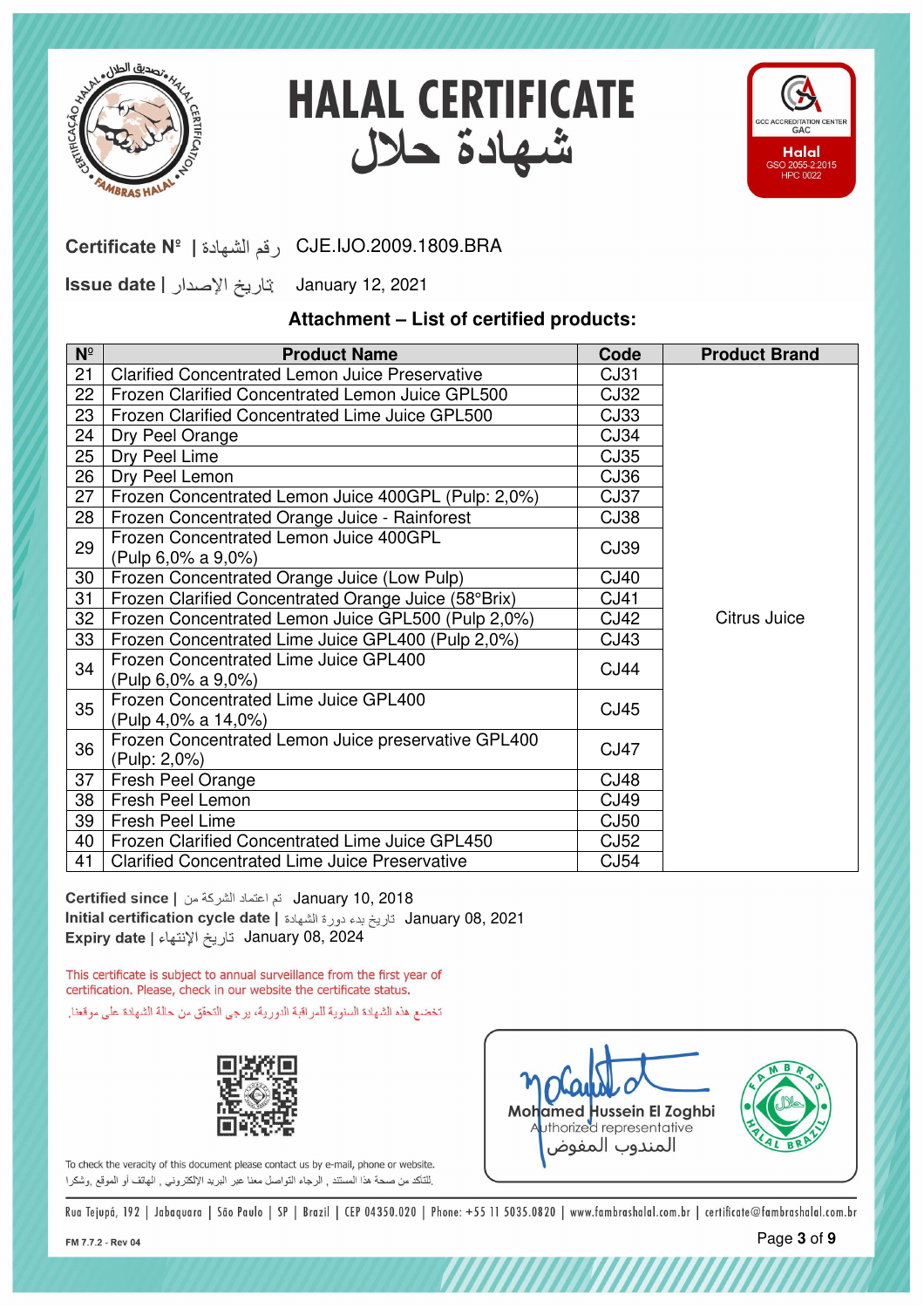





January 12, 2021

### **Attachment – List of certified products:**

| $N^{\circ}$ | <b>Product Name</b>                                                             | Code        | <b>Product Brand</b> |
|-------------|---------------------------------------------------------------------------------|-------------|----------------------|
| 42          | Frozen Concentrated Lemon Juice GPL400<br>(Pulp 9,0% a 15,0%)                   | CJ55        |                      |
| 43          | Frozen Concentrated Lemon Juice (Pulp 9,0% a 20,0%)                             | <b>CJ56</b> |                      |
| 44          | <b>Clarified Concentrated Lemon Juice Preservative</b>                          | <b>CJ57</b> |                      |
| 45          | Mixed Orange Juice and Lemon Concentrated Preservative                          | CJ58        |                      |
| 46          | Frozen Clarified Concentrated Lemon Juice GPL450                                | CJ59        |                      |
| 47          | Frozen Concentrated Lime Juice GPL400<br>(Pulp 15,0% a 20,0%)                   | <b>CJ60</b> |                      |
| 48          | Frozen Concentrated Orange Juice Segregated Product Fair<br>Trade - FLO ID 1591 | CJ64        |                      |
| 49          | Frozen Clarified Concentrated Lemon Juice GPL600                                | CJ65        |                      |
| 50          | Frozen Concentrated Lime Juice GPL400<br>(Pulp 9,0% a 25,0%)                    | <b>CJ71</b> | Citrus Juice         |
| 51          | Frozen Concentrated Lemon Juice GPL500<br>(Pulp 6,0-9,0%)                       | <b>CJ72</b> |                      |
| 52          | Clarified Concentrated Orange Juice Preserved                                   | <b>CJ78</b> |                      |
| 53          | Lime Juice Concentrate, 45.5 °Brix, Clarified, 380 GPL,<br>Preserved            | CJ84        |                      |
| 54          | Lime Juice Concentrate, Tahiti, 52.5 °Brix, 400 GPL                             | CJ85        |                      |
| 55          | Orange Juice Concentrate, 65 °Brix, 13-17 Ratio                                 | CJ86        |                      |
| 56          | Orange Juice Concentrate, 66 °Brix, 14-16 Ratio, Preserved                      | CJ87        |                      |
| 57          | Frozen Lemon Juice Concentrated Regular (Pulp ≤12%)                             | CJ91        |                      |
| 58          | Orange Juice Concentrate, 63° Brix, 10 - 13 Ratio, Clarified                    | CJ96        |                      |
| 59          | Frozen Concentrated Orange Juice (Pulp 8,0% a 12,0%)                            | CJ97        |                      |
| 60          | Lemon Juice Concentrate, 57,75 °Brix, 500 GPL                                   | CJ104       |                      |

January 08, 2024 January 10, 2018 January 08, 2021

This certificate is subject to annual surveillance from the first year of certification. Please, check in our website the certificate status.

تخضع هذه الشهادة السنوية للمراقبة الدورية، يرجى التحقق من حالة الشهادة على موقعنا.







,,,,,,,,,,,,,,,,,,,,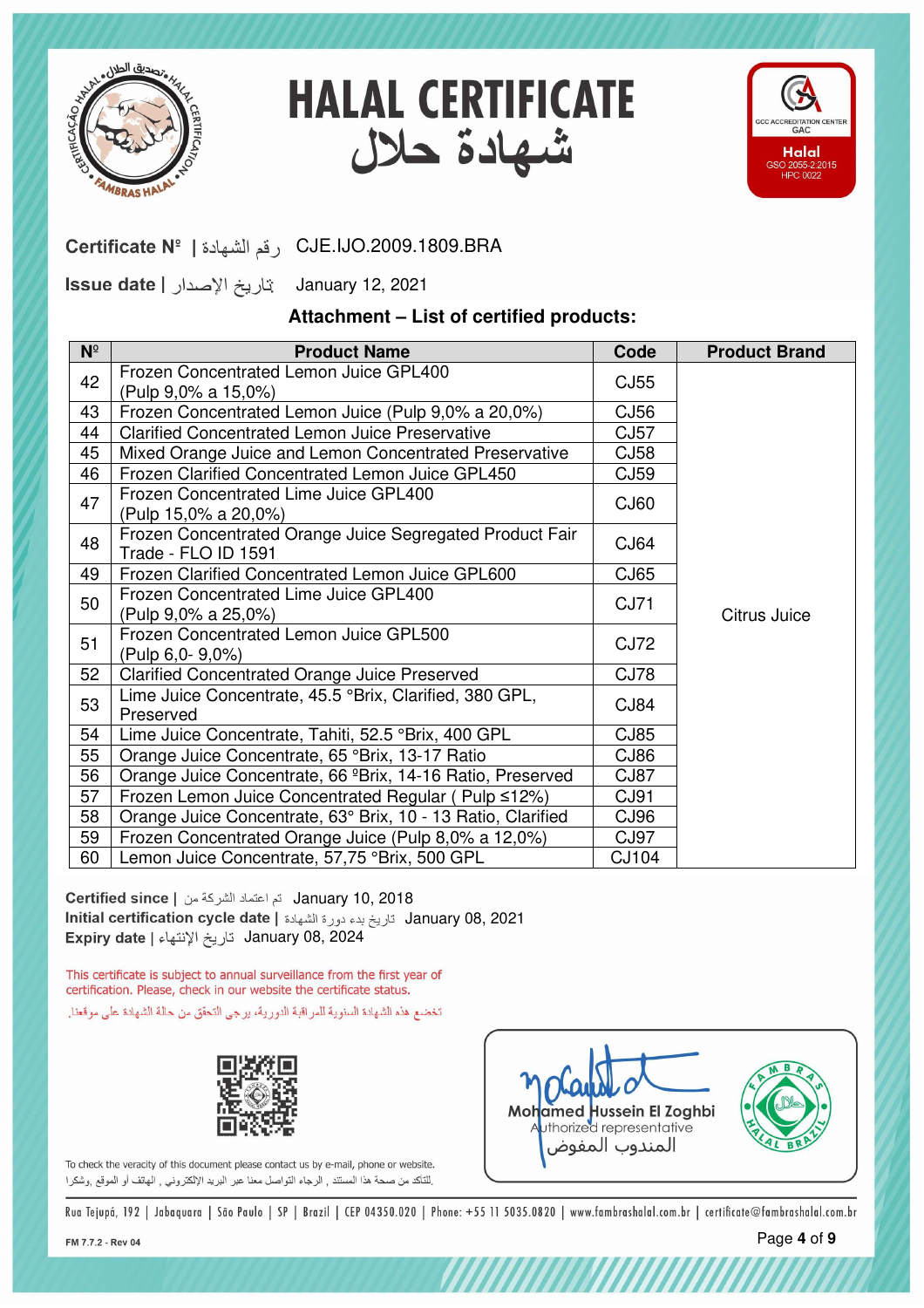





January 12, 2021

#### **Attachment – List of certified products:**

| $N^{\circ}$ | <b>Product Name</b>                                                         | Code         | <b>Product Brand</b> |
|-------------|-----------------------------------------------------------------------------|--------------|----------------------|
| 61          | Frozen Concentrated Lemon Juice GPL500 (Pulp 2,0%)                          | CJ105        |                      |
| 62          | Frozen Concentrated Orange Juice (Pulp máx. 1,0%)                           | CJ107        |                      |
| 63          | <b>Frozen Clarified Concentrated Lime Juice</b>                             | <b>CJ108</b> |                      |
| 64          | Lime Juice Concentrate, Tahiti, 45.5 °Brix, Clarified,<br>380 GPL Preserved | CJ110        |                      |
| 65          | Lime Juice Concentrate, Tahiti, 45.5 °Brix, Clarified,<br>380 GPL Preserved | <b>CJ111</b> |                      |
| 66          | Lime Juice Concentrate, Tahiti, 45.5 °Brix, Clarified,<br>380 GPL Preserved | CJ112        |                      |
| 67          | Frozen Concentrated Lime Juice GPL400<br>(Pulp 15,0% a 20,0%)               | CJ113        |                      |
| 68          | Frozen Concentrated Lime Juice GPL400<br>(Pulp 15,0% a 20,0%)               | CJ114        | Citrus Juice         |
| 69          | Orange Juice Concentrate, 66 °Brix, 14-16 Ratio,<br>Preserved               | CJ115        |                      |
| 70          | <b>Clarified Concentrated Lime Juice Preservative</b>                       | CJ116        |                      |
| 71          | <b>Clarified Concentrated Lime Juice Preservative</b>                       | <b>CJ117</b> |                      |
| 72          | Frozen Concentrated Lemon Juice 400GPL (Pulp: 2,0%)                         | <b>CJ118</b> |                      |
| 73          | Orange Juice Concentrate, 66 °Brix, 17-19 Ratio                             | CJ120        |                      |
| 74          | Frozen Concentrated Orange Juice (Low Pulp)<br>(Pulp <5%)                   | <b>CJ122</b> |                      |
| 75          | Concentrated Orange Juice (Pulp 8,0% a 12,0%)                               | CJ125        |                      |
| 76          | D' Limonene 98% (min)                                                       | CJ126        |                      |
| 77          | Frozen Concentrated Orange Juice Low Pulp                                   | CJ127        |                      |

January 08, 2024 January 10, 2018 January 08, 2021

This certificate is subject to annual surveillance from the first year of certification. Please, check in our website the certificate status.

تخضع هذه الشهادة السنوية للمراقبة الدورية، يرجى التحقق من حالة الشهادة على موقعنا.





*HIIIIIIIIIIIIII* 

To check the veracity of this document please contact us by e-mail, phone or website. لِلتَاكِد من صحة هذا المستند , الرجاء التواصل معنا عبر البريد الإلكترونـي , الـهاتف أو الموقع ,وشكرا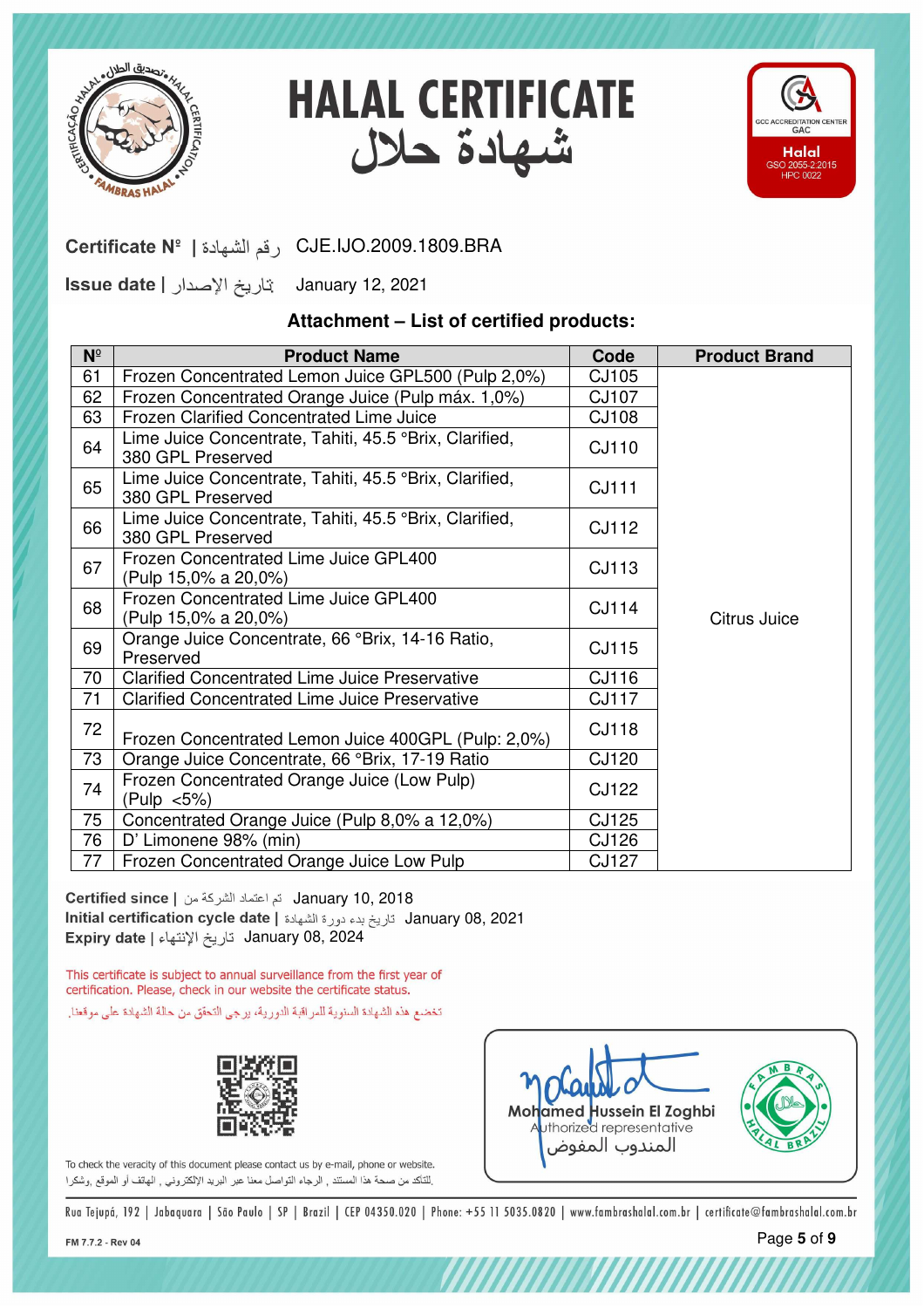





January 12, 2021

#### **Attachment – List of certified products:**

| $N^{\circ}$ | <b>Product Name</b>                                                  | Code         | <b>Product Brand</b> |
|-------------|----------------------------------------------------------------------|--------------|----------------------|
| 78          | Orange Juice Concentrate, 66 ºBrix, 14-16 Ratio,<br>Preserved        | <b>CJ128</b> |                      |
| 79          | Concentrated Orange Juice Preserved<br>(Pulp 3,0% a 5,0%)            | CJ129        |                      |
| 80          | <b>Clarified Concentrated Lemon Juice Preserved GPL416</b>           | CJ132        |                      |
| 81          | Lime Juice Concentrate, 45.5 °Brix, Clarified, 380 GPL,<br>Preserved | CJ135        |                      |
| 82          | Frozen Concentrated Orange Juice Pulp 2,0%                           | CJ136        |                      |
| 83          | Frozen Clarified Concentrated Lime Juice GPL450                      | CJ137        |                      |
| 84          | Frozen Concentrated Lime Juice GPL450<br>(Pulp 6,0% a 14,0%)         | <b>CJ138</b> |                      |
| 85          | Frozen Concentrated Orange Juice Pulp 2,0% Ratio 13                  | CJ142        |                      |
| 86          | Lemon Juice Concentrate, 50° Brix, 380 GPL, Clarified,<br>Preserved  | CJ147        | Citrus Juice         |
| 87          | Frozen Clarified Concentrated Lemon Juice GPL400                     | CJ148        |                      |
| 88          | Cloudy Lemon JC 400 GPL (Pulp 3,0% a 4,0%)                           | CJ149        |                      |
| 89          | Frozen Clarified Concentrated Lime Juice GPL400                      | CJ150        |                      |
| 90          | Frozen Concentrated Orange Juice (Pulp 8,0% a 12,0%)                 | CJ151        |                      |
| 91          | Frozen Concentrated Lime Juice GPL400<br>(Pulp 6,0% a 9,0%)          | CJ152        |                      |
| 92          | Frozen Clarified Concentrated Lemon Juice GPL500                     | CJ153        |                      |
| 93          | Cloudy Lemon JC 400 GPL                                              | CJ154        |                      |
| 94          | Concentrated Orange Juice 65° Brix                                   | CJ156        |                      |
| 95          | Frozen Concentrated Orange Juice                                     | CJ157        |                      |

January 08, 2024 January 10, 2018 January 08, 2021

This certificate is subject to annual surveillance from the first year of certification. Please, check in our website the certificate status.

تخضع هذه الشهادة السنوية للمراقبة الدورية، يرجى التحقق من حالة الشهادة على موقعنا.





*HIIIIIIIIIIIIIII*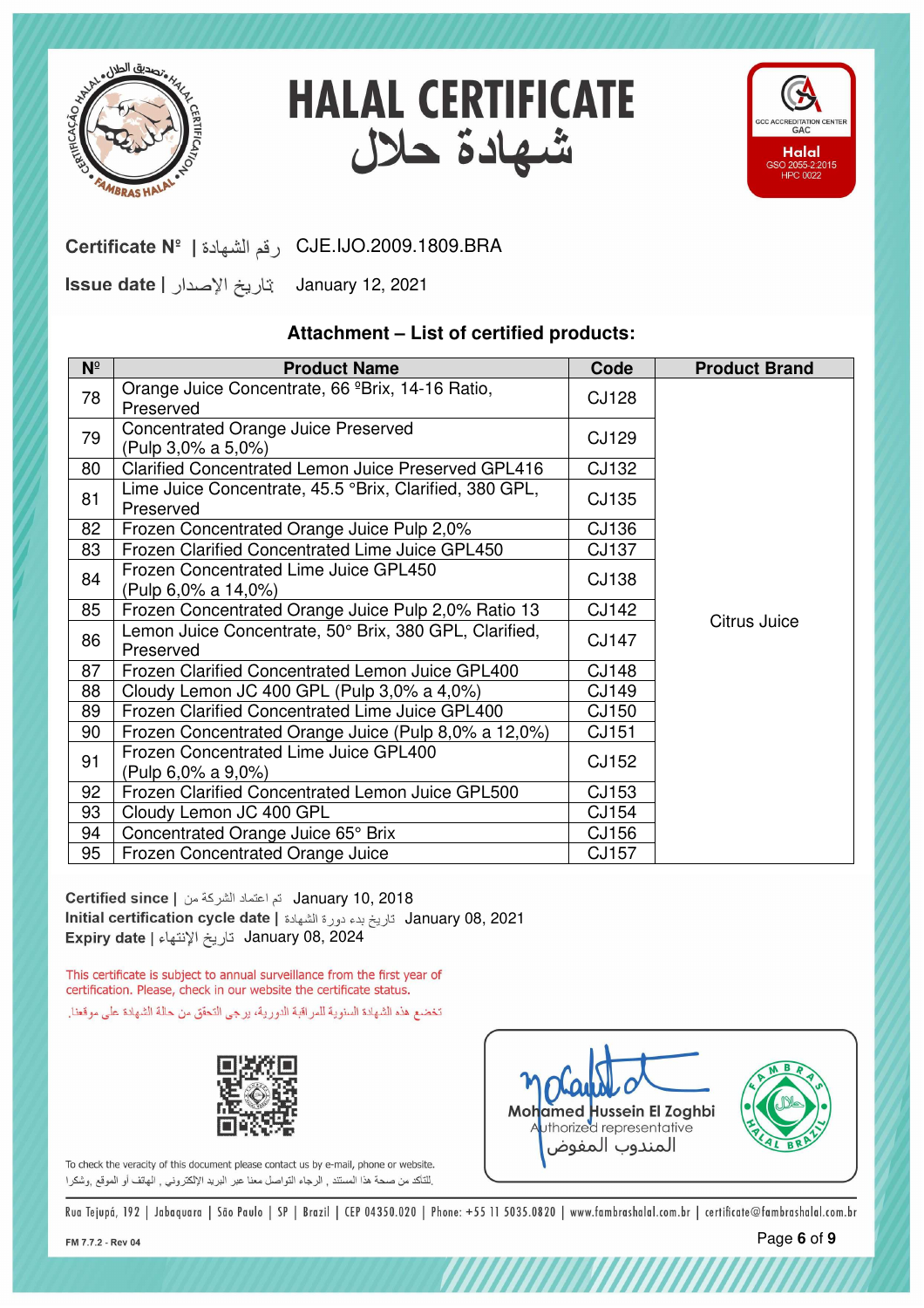





January 12, 2021

### **Attachment – List of certified products:**

| $N^{\circ}$ | <b>Product Name</b>                                                             | Code         | <b>Product Brand</b> |
|-------------|---------------------------------------------------------------------------------|--------------|----------------------|
| 96          | Frozen Concentrated Orange Juice (Pulp 8,0% a 12,0%)                            | CJ158        |                      |
| 97          | Frozen Concentrated Orange Juice (Pulp 8,0% a 12,0%)                            | CJ161        |                      |
| 98          | Frozen Concentrated Orange Juice (Pulp 8,0% a 12,0%)                            | CJ162        |                      |
| 99          | Frozen Concentrated Lime Juice GPL500 (Pulp 2,0%)                               | CJ163        |                      |
| 100         | Frozen Concentrated Lime Juice GPL400<br>(Pulp 6,0% a 9,0%)                     | CJ164        |                      |
| 101         | Lime Juice Concentrate, 45.5 °Brix, Clarified, 380 GPL,<br>Preserved            | CJ165        |                      |
| 102         | Orange Juice Concentrate, 66 ºBrix, 14-16 Ratio,<br>Preserved                   | CJ166        |                      |
| 103         | Orange Juice Concentrated Clarified 65°Brix                                     | CJ167        |                      |
| 104         | Frozen Concentrated Lemon Juice 400GPL                                          | CJ168        |                      |
| 105         | Frozen Concentrated Orange Juice (Pulp 8,0% a 12,0%)                            | CJ169        | Citrus Juice         |
| 106         | Frozen Concentrated Orange Juice Segregated Product<br>FairTrade - FLO ID 41376 | <b>CJ170</b> |                      |
| 107         | Frozen Concentrated Lemon Juice (Pulp 4%)                                       | CJ171        |                      |
| 108         | Frozen Concentrated Lemon Juice 400GPL                                          | CJ172        |                      |
| 109         | <b>Clarified Concentrated Lime Juice Preservative</b>                           | CJ173        |                      |
| 110         | Frozen Clarified Concentrated Lime Juice<br>GPL450 Preserved                    | CJ174        |                      |
| 111         | Frozen Concentrated Lemon Juice Regular (Pulp 12%)                              | CJ175        |                      |
| 112         | Frozen Clarified Concentrated Lemon Juice GPL400                                | CJ176        |                      |
| 113         | Frozen Clarified Concentrated Lemon Juice GPL500                                | <b>CJ177</b> |                      |
| 114         | Frozen Concentrated Lemon Juice GPL500 (Pulp 2,0%)                              | <b>CJ178</b> |                      |
| 115         | Frozen Clarified Concentrated Lime Juice GPL500                                 | CJ179        |                      |

January 08, 2024 January 10, 2018 January 08, 2021

This certificate is subject to annual surveillance from the first year of certification. Please, check in our website the certificate status.

تخضع هذه الشهادة السنوية للمراقبة الدورية، يرجى التحقق من حالة الشهادة على موقعنا.



To check the veracity of this document please contact us by e-mail, phone or website. لِلتَاكِد من صحة هذا المستند , الرجاء التواصل معنا عبر البريد الإلكترونـي , الـهاتف أو الموقع ,وشكرا



*HIIIIIIIIIIIIII*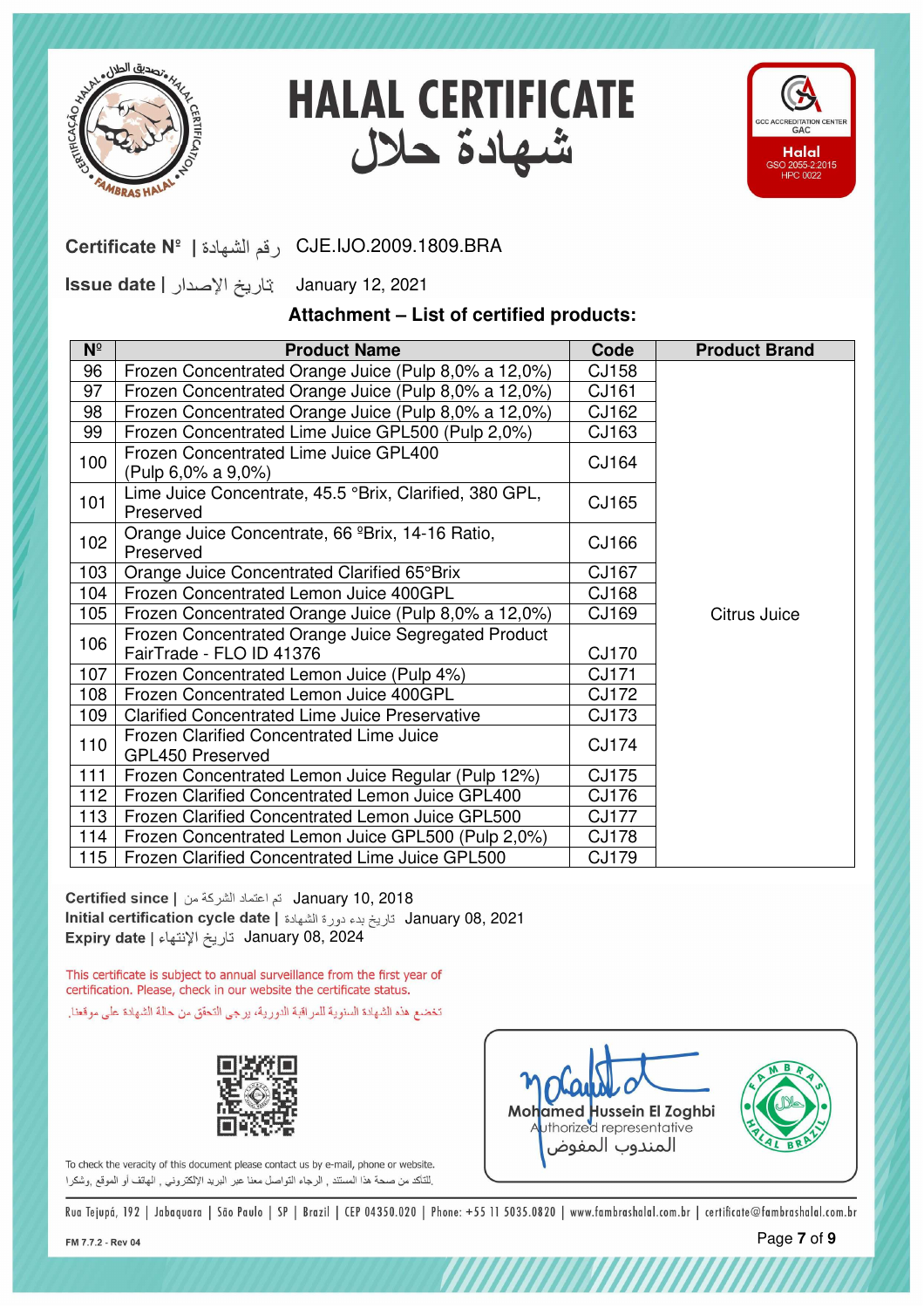

**HALAL CERTIFICATE** شهادة حلال



CJE.IJO.2009.1809.BRA رقم الشهادة | Cortificate Nº

January 12, 2021

#### **Attachment – List of certified products:**

| $N^{\circ}$ | <b>Product Name</b>                                                              | Code         | <b>Product Brand</b> |
|-------------|----------------------------------------------------------------------------------|--------------|----------------------|
| 116         | Frozen Concentrated Lime Juice (Pulp 4,0% a 10,0%)                               | CJ180        |                      |
| 117         | Frozen Concentrated Lemon Juice 400GPL (Pulp: 2,0%)                              | CJ181        |                      |
| 118         | Clarified Concentrated Lemon Juice Preserved GPL400                              | CJ182        |                      |
| 119         | Clarified Concentrated Lime Juice GPL400                                         | CJ184        |                      |
| 120         | Clarified Concentrated Lemon Juice GPL500                                        | CJ185        |                      |
| 121         | <b>Clarified Concentrated Lemon Juice GPL400</b>                                 | CJ186        |                      |
| 122         | Frozen Clarified Concentrated Lime Juice<br>GPL500 Preserved                     | <b>CJ187</b> |                      |
| 123         | Frozen Concentrated Lemon Juice 400GPL                                           | CJ189        |                      |
|             | (Pulp: 7,0% a 9,0%)                                                              |              | Citrus Juice         |
| 124         | Concentrated Lemon Juice 400GPL (Pulp: 2,0%)                                     | CJ190        |                      |
| 125         | Frozen Concentrated Lemon Juice GPL500 (Pulp 2,0%)                               | <b>CJ198</b> |                      |
| 126         | Frozen Concentrated Orange Juice Segregated Product<br>Fair Trade - FLO ID 41376 | CJ201        |                      |
| 127         | Frozen Concentrated Lemon Juice 400GPL<br>(Pulp 6,0% a 9,0%)                     | CJ202        |                      |
| 128         | Orange Juice Concentrate, 65 °Brix, 13-17 Ratio (Pulp<br>max. 5%)                | CJ203        |                      |
| 129         | Orange Juice Concentrate (Pulp 7,0 - 18,0%)                                      | <b>CJ207</b> |                      |

January 08, 2024 January 10, 2018 January 08, 2021

This certificate is subject to annual surveillance from the first year of certification. Please, check in our website the certificate status.

تخضع هذه الشهادة السنوية للمراقبة الدورية، يرجى التحقق من حالة الشهادة على موقعنا.



To check the veracity of this document please contact us by e-mail, phone or website. لِلتَاكِد من صحة هذا المستند , الرجاء التواصل معنا عبر البريد الإلكترونـي , الـهاتف أو الموقع ,وشكرا

Mohamed Hussein El Zoghbi المندوب المفوض

*mmmmmm*